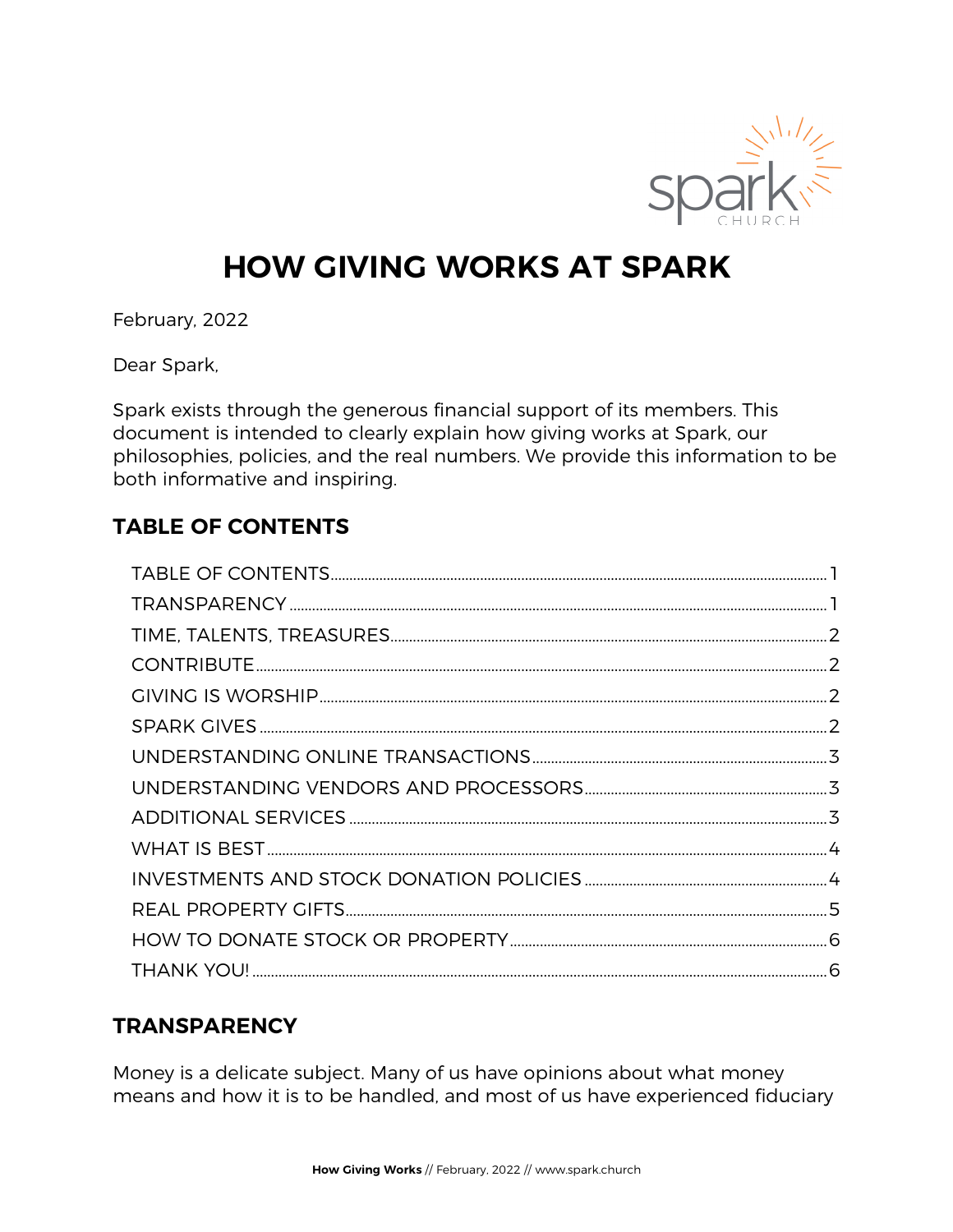mismanagement through unethical, irresponsible, or even abusive behavior. One of the most critical protections an organization can put in place to ensure organizational health and integrity is to be transparent. As such, we make our numbers readily available to our congregation, and our Executive Board has full access to our accounting. In addition, we believe that by giving our church a full understanding of how donations work, we are not only empowering our members to be well-informed givers, we also increase the faith and trust that givers have with Spark. In addition, we hope that our discussion will inspire our entire community towards healthy attitudes and behaviors regarding money in the church.

# **TIME, TALENTS, TREASURES**

While the term "giving" in our culture primarily connotes "money," we want to make clear that for us, giving money is only one way to give. Popularly summarized by the words, "time," "talents," and "treasure," these "three T's" are recognized as having equal value and are avenues for one's spiritual act of giving.

# **CONTRIBUTE**

These "three T's" are expressed as Sparkers pray, prepare food, lead music, participate in a small group, move furniture, and attend services. They all express a spiritual posture of generosity toward God and one another. This is why we use the word "contribute," a word that describes an "offering" or "gift" given to God and to the people.

## **GIVING IS WORSHIP**

Simply put, we believe giving is spiritual, a true act of worship. Giving is our personal and corporate way of advancing God's Kingdom, here on earth, and it is each individual's way of honoring God in the blessings and provisions we have all received. Contributing to a meaningful purpose also transforms us, making us a more generous and compassionate people.

# **SPARK GIVES**

Spark continuously strives to reflect our core values in how we spend, how we ask for support, and how we allocate our resources. As part of our budget, Spark has designated a minimum of 10% of our general income to support partner organizations through our "Rescue" efforts. A representative group of Sparkers on our Rescue Team, in partnership with our pastors, carefully consider the organizations and efforts to which we donate. It is our way of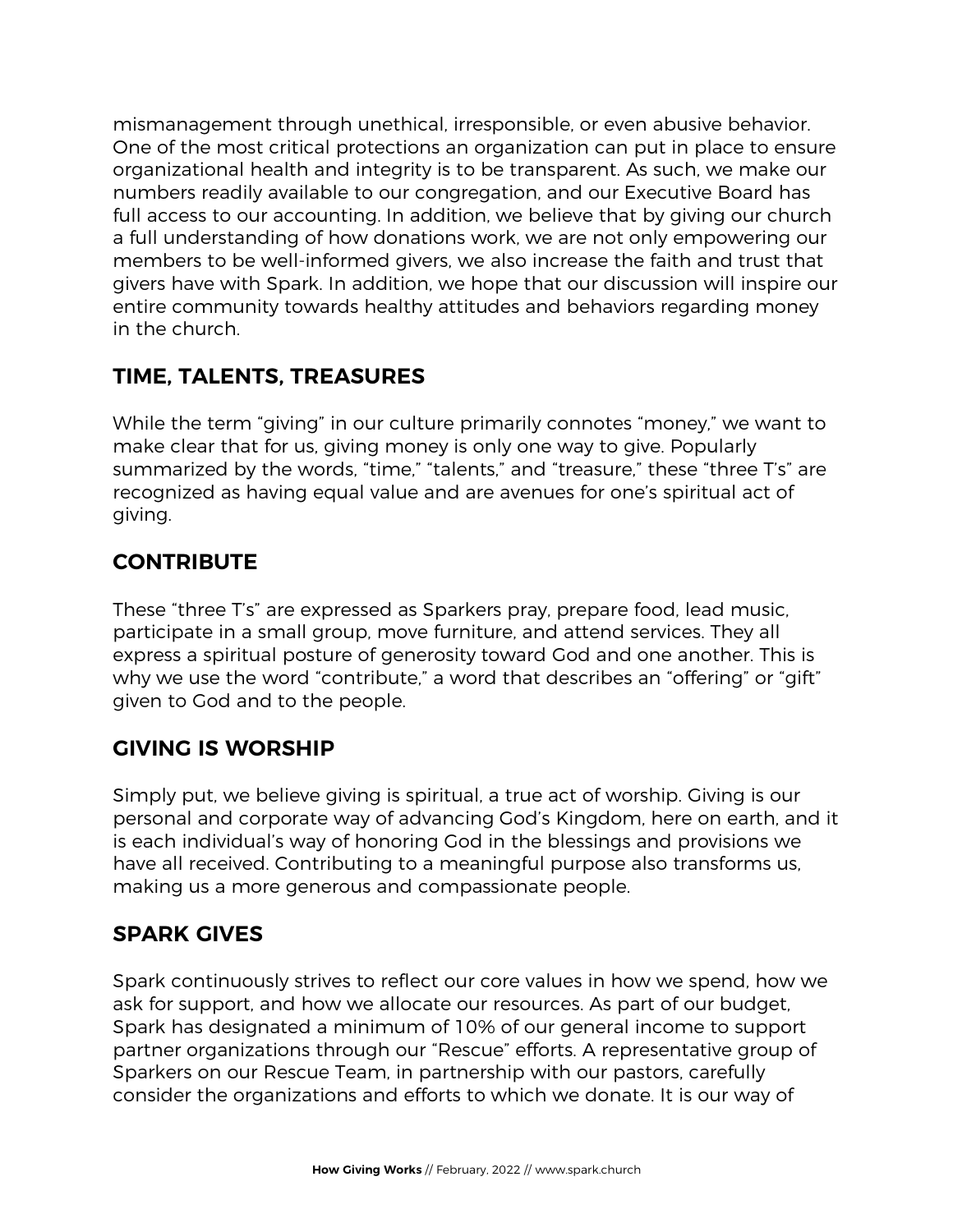exemplifying that very same generosity of spirit, and Kingdom-minded heart and attitude. An updated list of organizations that Spark supports can be found at our website.

## **UNDERSTANDING ONLINE TRANSACTIONS**

While credit card and online transactions are convenient, virtually all financial exchanges incur fees. The following table is an explanation of those costs with our vendor, Planning Center Online (PCO):

|                                                                   | <b>Planning Center Online (PCO)</b> |         |  |
|-------------------------------------------------------------------|-------------------------------------|---------|--|
| Monthly service fee                                               | \$14'                               |         |  |
| <b>Type</b>                                                       | <b>Credit/Debit Card</b>            | EFT     |  |
| Cost per transaction                                              | $2.15% + $0.30$                     | \$0.25  |  |
| If you give \$100, Spark receives:                                | \$97.65                             | \$99.75 |  |
| If you give \$100 and opt to pay for<br>the fees, Spark receives: | \$100                               | \$100   |  |

[A brief "per transaction" math note. The numbers above reflect one donation. If Spark were to receive \$100 in 5 different online transactions of \$20 each, that would incur the 2.15% charge plus \$1.50 (\$0.30 x 5), rather than the one time + \$0.30.]

## **UNDERSTANDING VENDORS AND PROCESSORS**

Our vendor, PCO, is the "front end gateway" for clients like us, and users like you. PCO uses Stripe as their "backend" payment processor for doing the actual transaction. Communications about your transactions may come from either PCO or Stripe, and should be identified as a Spark transaction.

# **ADDITIONAL SERVICES**

Our vendor also provides a different set of services that are helpful and beneficial for the administration of the church.

 $\overline{a}$ <sup>1</sup> Planning Center's costs increase when the church grows. \$14/month is for up to 100 individual electronic donations/month. The next level is \$29 for up to 250 donations/month, etc. See more at their website.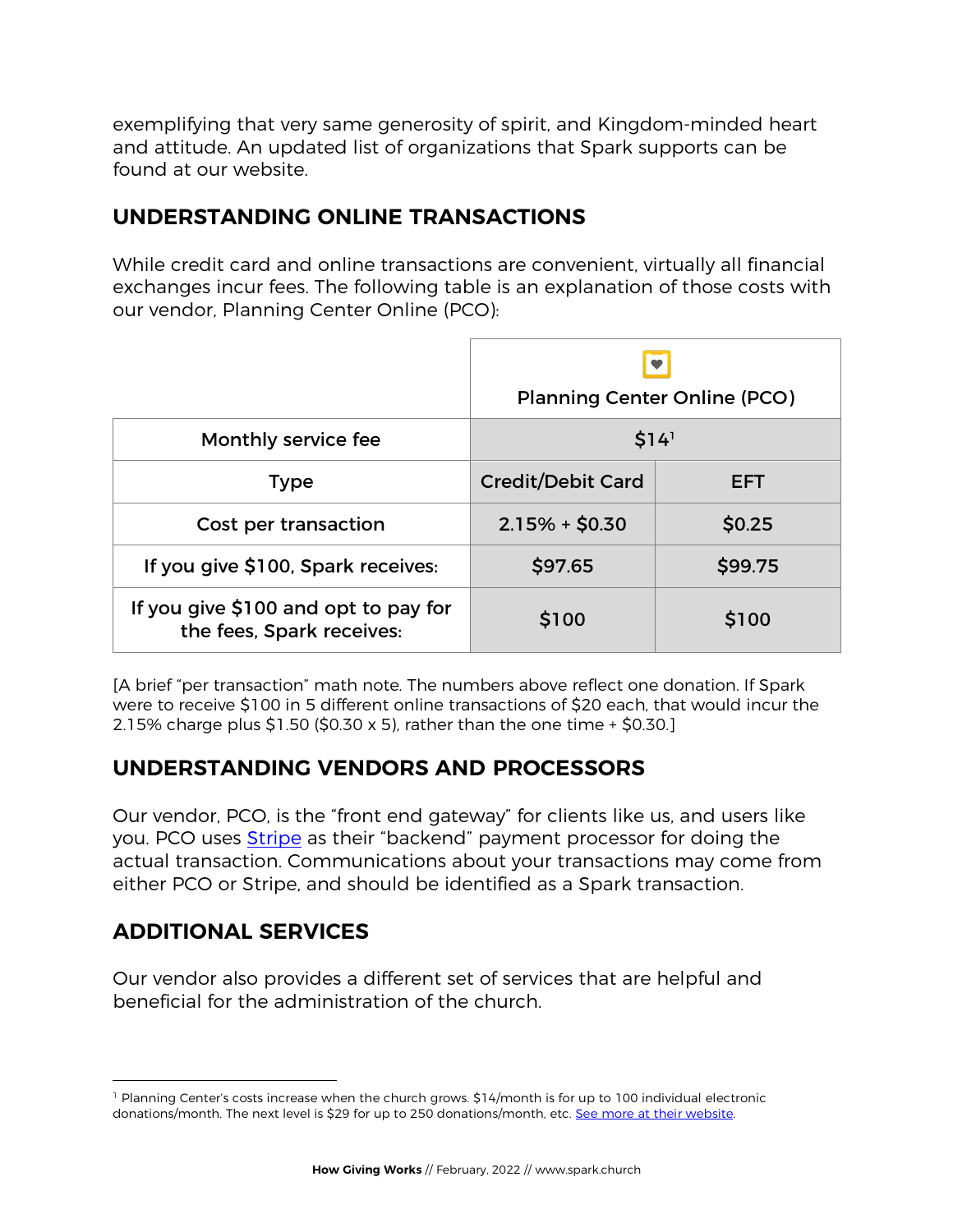| Allows giver to pay for the fees.                  |               | Donors can setup giving to be<br>automatic.                                              |  |
|----------------------------------------------------|---------------|------------------------------------------------------------------------------------------|--|
| Provides a "spark branded" online<br>web form.     | $\bm{\omega}$ | Can track and process cash and<br>checks.                                                |  |
| "Text to give" feature from your<br>mobile phone.  |               | Processes "purchases" (such as<br>events, clothing, etc.) in addition<br>to "donations." |  |
| Automatic transfers to our bank<br>account.        | $\bm{\omega}$ | Includes a church database of<br>members.                                                |  |
| Weekly reporting for budgeting<br>purposes.        | Ø             | Company is a faith-based<br>ministry.                                                    |  |
| Automatically generates end of<br>year statements. |               |                                                                                          |  |

#### **STRIPE CLIMATE**

Spark is participating Stripe's Climate Product, a direct allocation of 1.5% of all transactions to their portfolio comprised of companies with missions focused on removing and storing CO2 from the atmosphere. To find out more about this program and Spark's

engagement with #CreationCare, visit https://climate.stripe.com/ucAK0F

# **WHAT IS BEST**

Paying for the services of Planning Center helps Spark staff focus on the people and the ministry of the church. It is, in our opinion, worth the cost. The most economical options are in the following order:

- 1. **A bank transfer (EFT/ACH) through PCO provides the overall best** value [lowest fee structure (\$0.25 / transaction) with all the administrative benefits listed above].
- 2. A **physical check** or **cash** are the second-best option (minimal administrative work with no fees).
- 3. **Credit/debit cards** through **PCO** are the third-best option [lowest fees (2.15% + \$0.30 / transaction) with all the administrative benefits listed above].

## **INVESTMENTS AND STOCK DONATION POLICIES**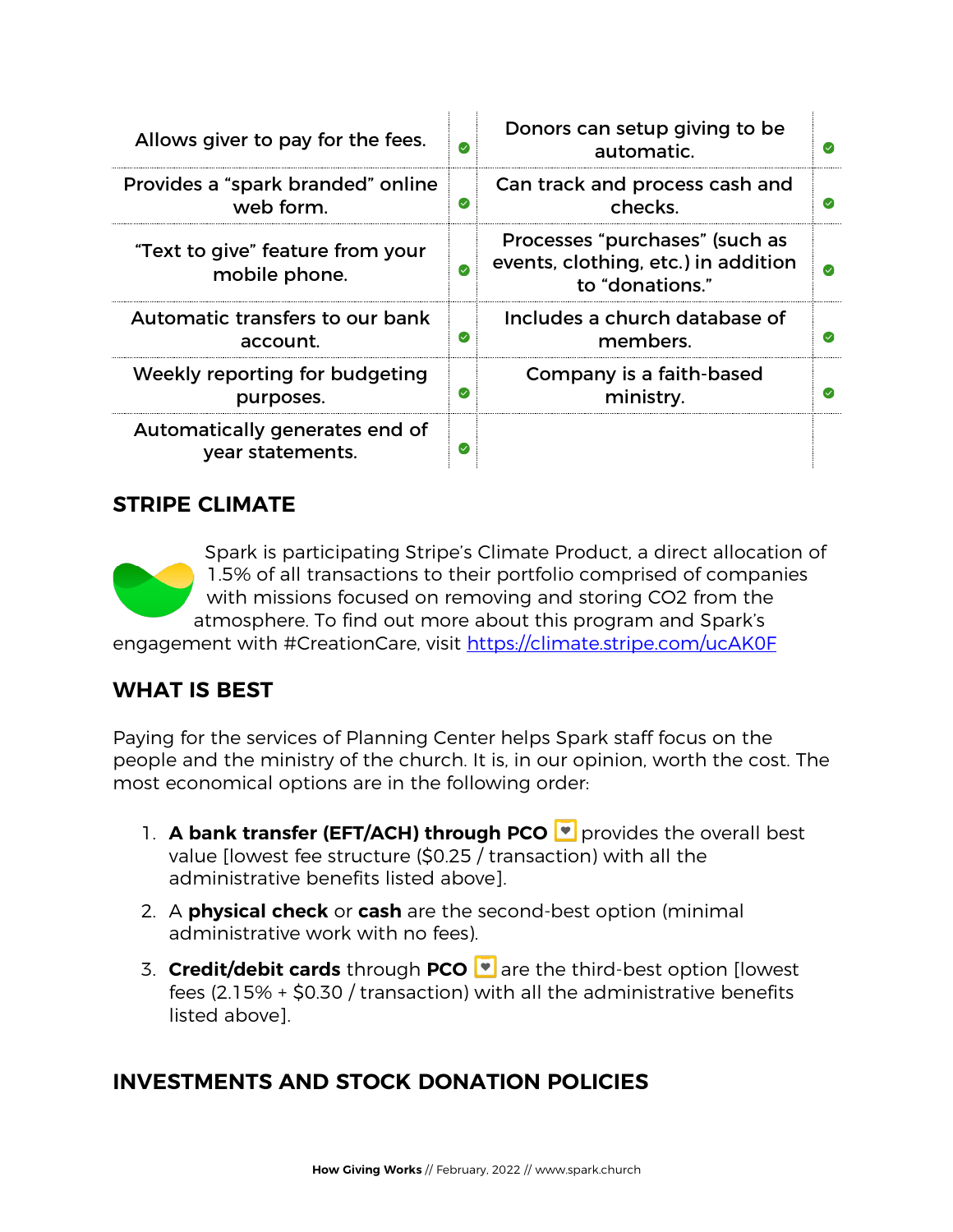Stock donations have particular nuances that need to be considered when managing, and the following policies and practices are designed to ensure that our management of these funds accords with our values and our overall philosophy.

#### • Please notify us when you make a stock donation.

We do not get automatic notifications from our broker, and stock gifts are not accounted for through our online platforms. Receipts will be manually generated for all stock donations and will state the value of the stock donated by averaging the stock's high and low values on the day of the transaction to Spark's custody. (If the value of the stock donated had a day high of \$5, and a day low of \$1, the donation receipt will state "X# of shares at \$3/share" and will include the high and low values as reference. Each donor is responsible for their own reporting).

#### • Management.

Spark's management of invested assets takes into consideration market trajectories, Spark's financial health and budget outlooks, and our overall fiscal philosophies. We make no commitments for the holding or selling of donated stocks.

#### • Spark seeks to maintain a balanced and socially responsible portfolio.

As we balance between capital growth and preservation we will seek to align our investments with socially responsible investment guidelines, excluding investments in adult entertainment, alcohol and tobacco, fossil fuels, gambling, nuclear power, oil and gas, and weapons.

#### • Spark's portfolio is managed by a financial sub-committee and approved by the Board.

In addition to the Senior Pastor and Executive Director, financial subcommittee members are the arbiters for all decisions regarding Spark's investments and policies.

# **REAL PROPERTY GIFTS**

Gifts of property to Spark Church shall be sold within a reasonable period of time and the proceeds used for either operating needs or invested according to the recommended asset allocation. Exceptions could be made if the Senior Pastors and Board determine that the property is strategically important to the Church.